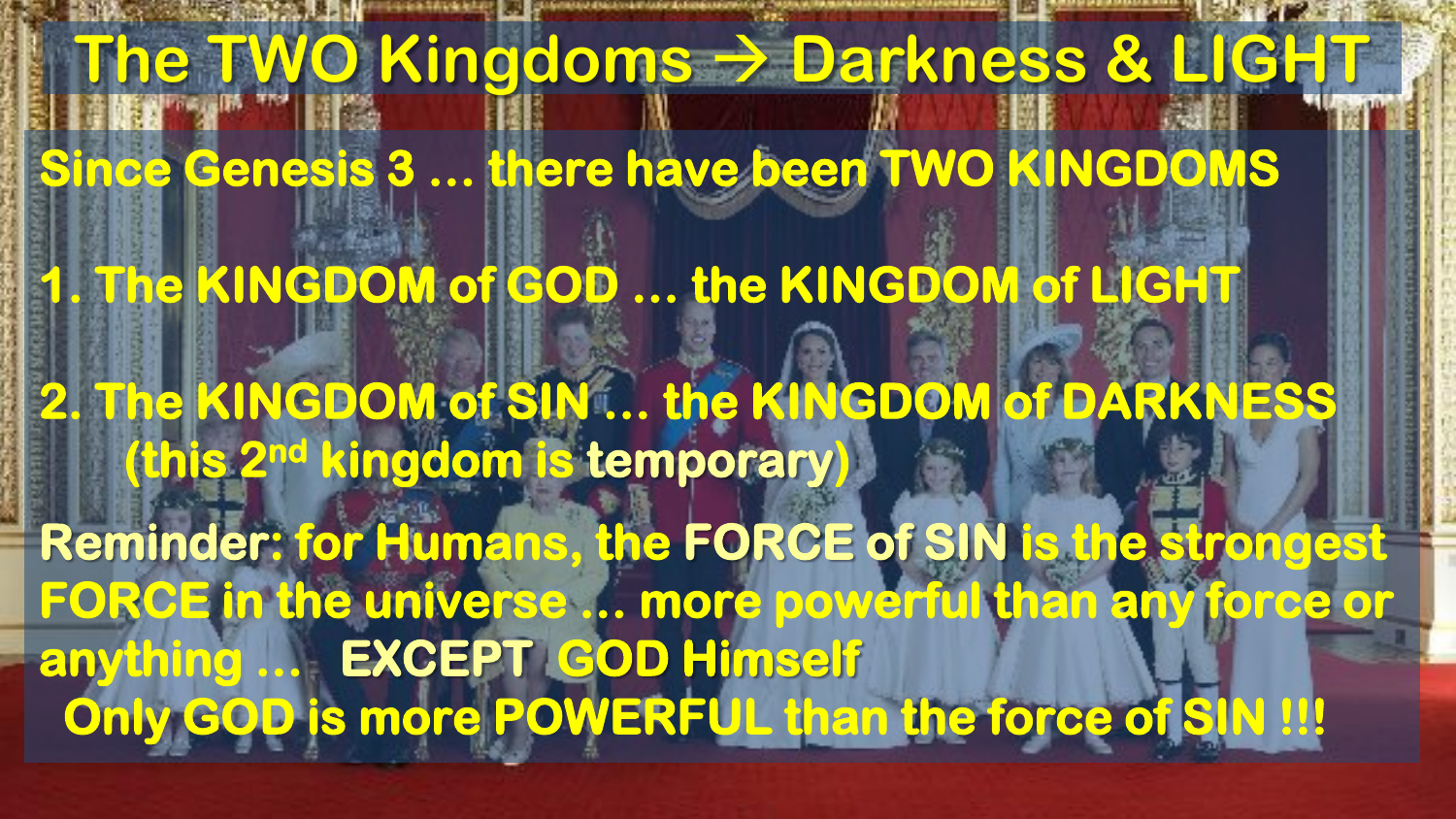## **The TWO Kingdoms**  $\rightarrow$  **Darkness & LIGH Since Genesis 3 … there have been TWO KINGDOMS This means that there has been a WAR in the Spiritual Realms since that time (or a little before…) …. SATAN fell …. and then Deceived Adam & Eve Satan, like a Venomous Snake/Serpent envenomed (bit) Adam & Eve with a LIE, which they believed … and all of the Human race has been infected with the disease of SIN ever since. (Adam and Eve ate the fruit they were forbidden to eat of … they bit and it bit back…)**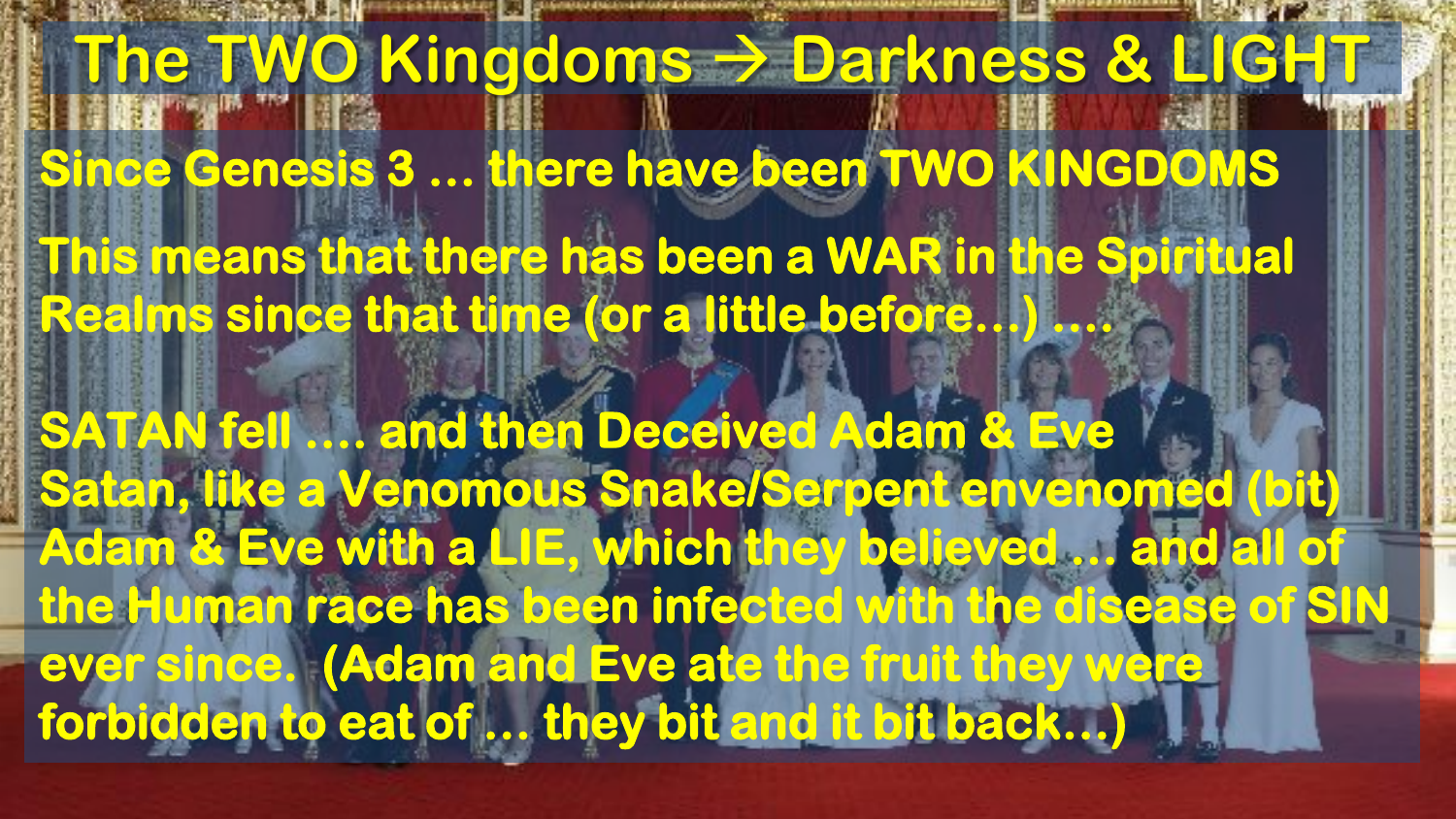**The TWO Kingdoms > Darkness & LIGH SATAN rules over the Kingdom of Darkness with his demons (fellow fallen, sinful angelic beings) Satan controls the "WORLD System" (1 John 2:15-17) which is full of rebellion, religion, deceit, fear, lies, pain, suffering, and death. Following Satan seems natural to us. Satan connects with our old Sinful, Selfish, Fleshly nature … to prevent sinners from ever being Saved by Christ. Satan has excellent tactics to keep sinners under his control … fear of death, intimidation, peer pressure Satan is slick, sly, crafty, deceptive, enticing, tempting**  → NOW, Let's Look at Ephesians 6:16 (the Shield of Faith)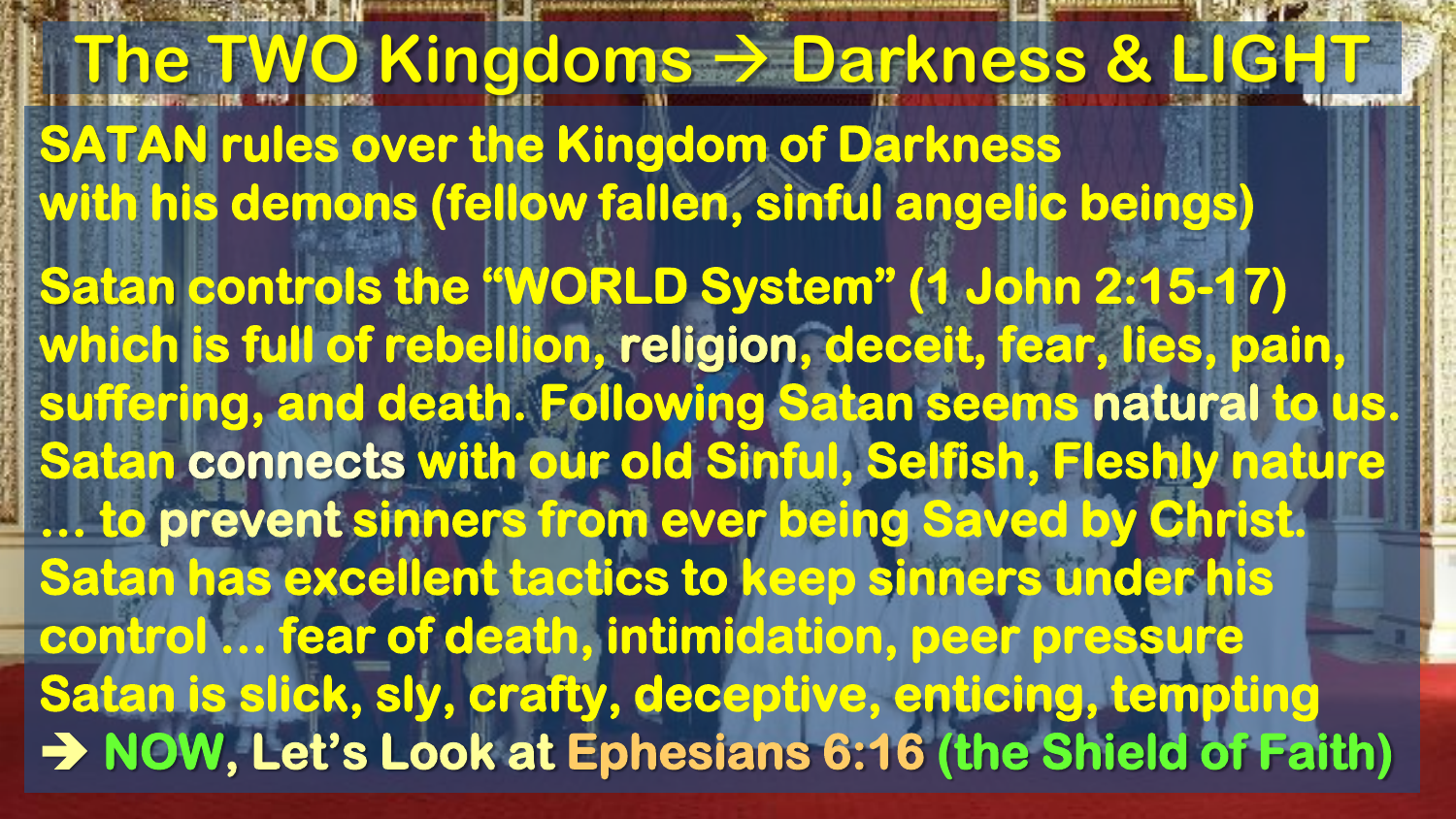**The TWO Kingdoms**  $\rightarrow$  **Darkness & LIGH Some of the "D" Words that "Picture" Satan's Kingdom:** • **DOUBT Satan asked Eve in the Garden of Eden: "did God really say … ?" Genesis 3:1 Satan's aim is to get us to Doubt God and His Word** • **DECEPTION/DECEIVING (lies … he is called the "father of all lies" or "of all liars" in John 8:44)** • **DISTRACTION (keeping our focus on other things, and not on GOD and His Mission for us)** • **DARKNESS (the opposite of the LIGHT of God's Being, Presence, LIFE, LOVE & Truth)** • **DEATH**  • **Discouragement**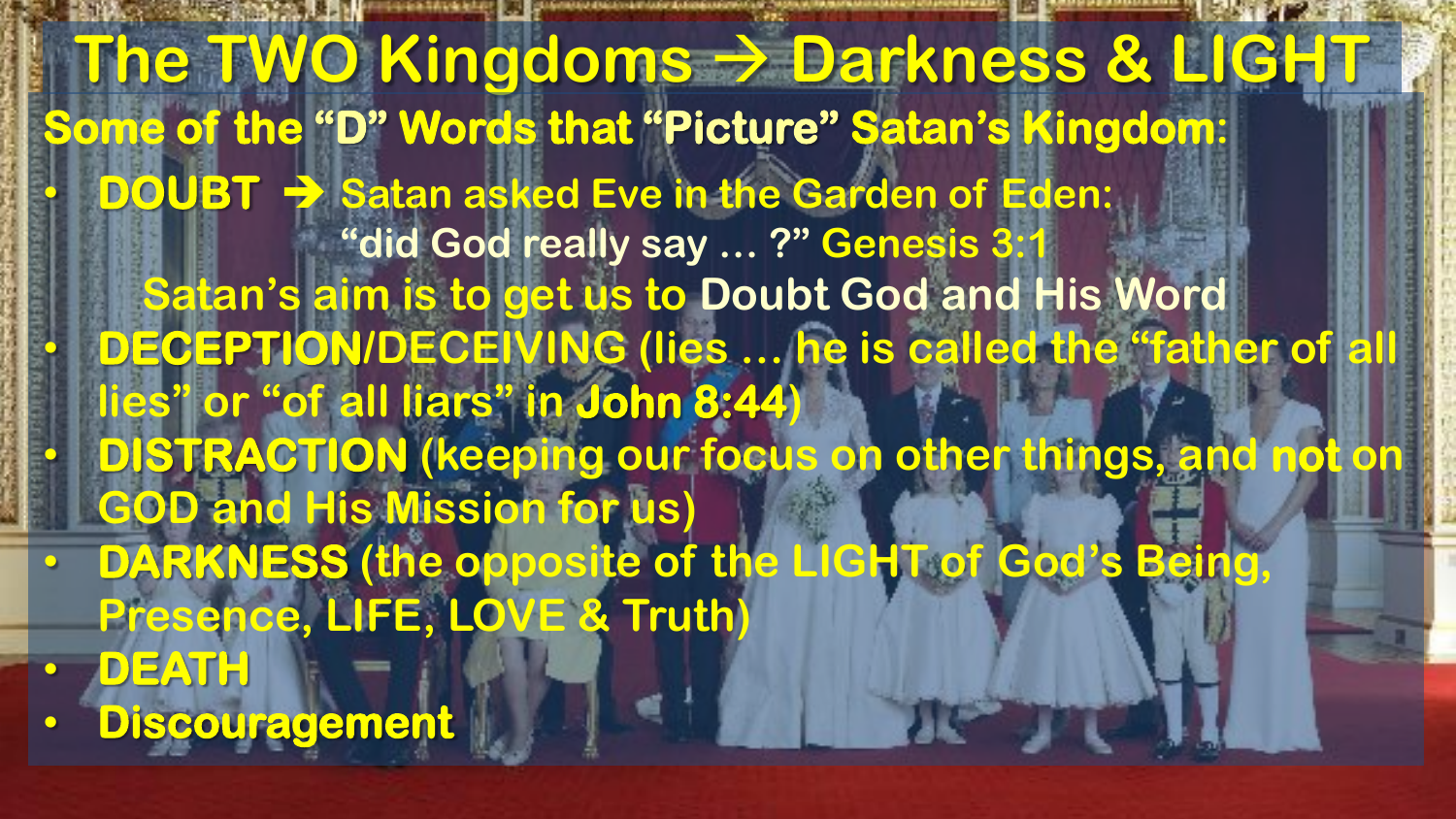**The TWO Kingdoms > Darkness & LIGH Some of the "D" Words that "Picture" Satan's Kingdom:** • **Disobedience**  • **Discontent**  • **Distraught**  • **Division/Divisiveness**  • **Divorce**  • **Discord (sowing seeds of discord among brethren)** • **DISORDER/Disarray (chaos, mayhem)** • **Disruption/Destruction ("the thief only comes to steal, kill, and destroy…" John 10:10)** • **Devotion to other things (to anything other than GOD, other than Living for GOD, alone, etc. – also called: Idolatry)**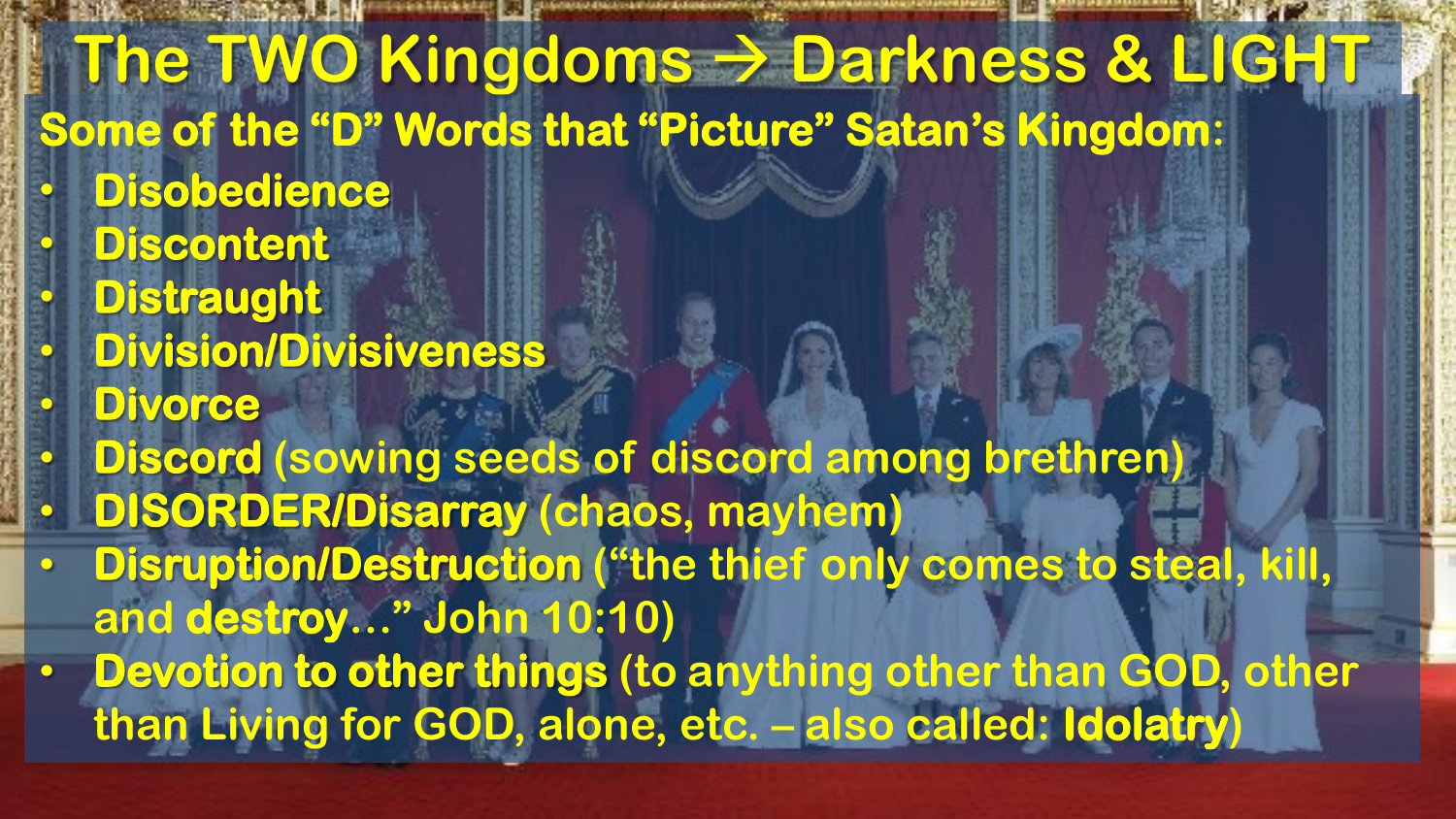**The TWO Kingdoms > Darkness & LIGHT** The KINGDOM of GOD → the KINGDOM of LIGHT **God is KING. Always has been KING and always will be KING. His is an ETERNAL / EVERLASTING / FOREVER KINGDOM It is characterized by LIGHT … because of TRUTH. God's TRUTH is REVEALING … EXPOSING … TRANSPARENT God's Kingdom of LIGHT consists of God's AUTHORITY, His TRUTH, LOVE, FAITHFULNESS, GRACE, MERCY, FORGIVENESS, HOLINESS, INTEGRITY, LIFE, GOODNESS, PEACE, JOY, and** COURAGE **… His subjects are His Children, Faithful and Obedient Servants, Surrendered unto Him, In-Love with Him.**